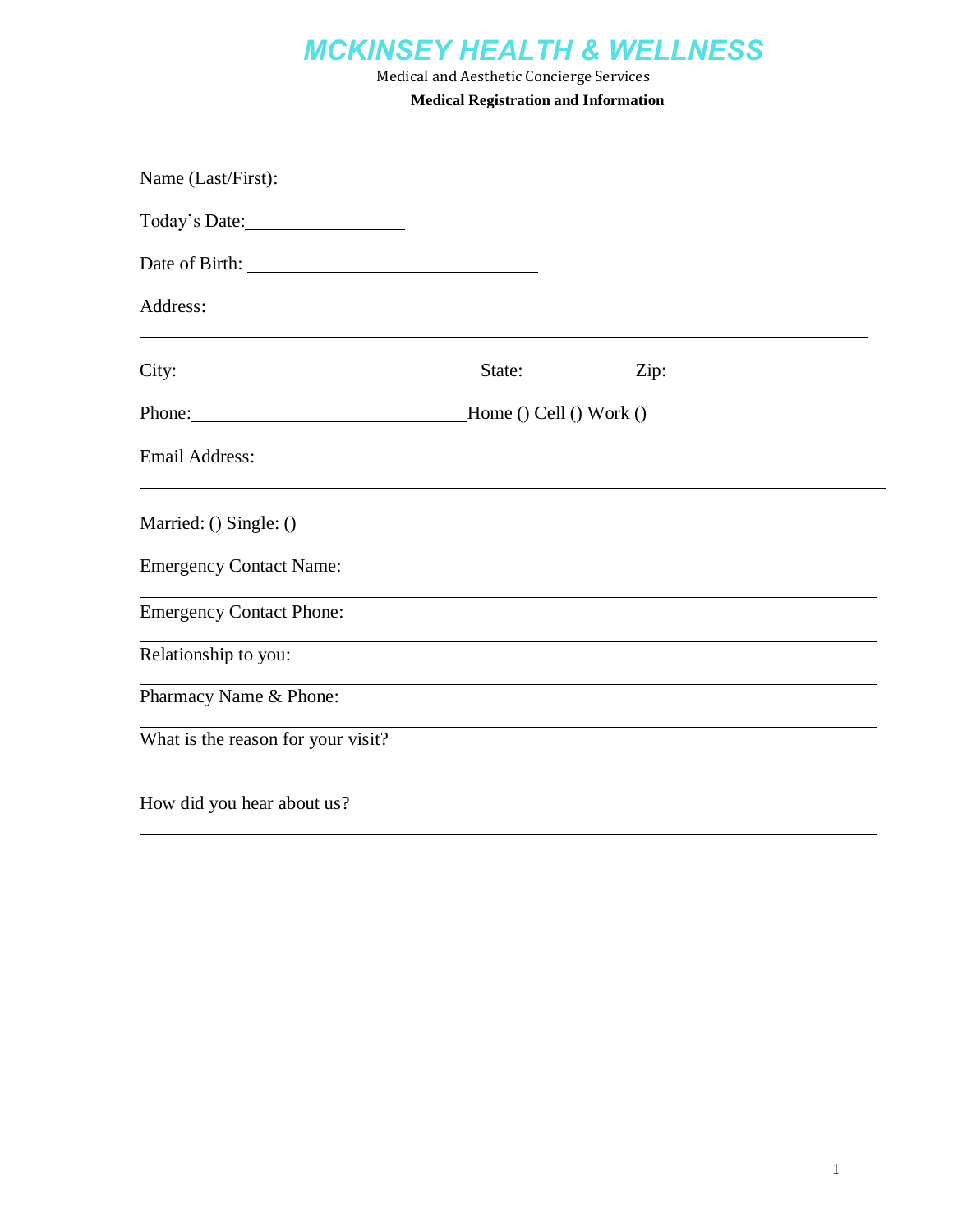#### Health History

 $\Box$  Fever

□ Rash

□ Pain

**SYMPTOMS Check symptoms you currently have**

#### **GENERAL**  $\square$  Major weight gain □ Major weight loss  $\Box$  Fatigue  $\Box$  Changes in sleep pattern **EYE, EAR, NOSE, THROAT** □ Sore Throat □ Mouth Sores □ Visual changes □ Double vision  $\Box$  Ringing in the ears □ Hearing loss  $\square$  Ear pain  $\square$  Sinus congestion or pain  $\square$  Nosebleeds  $\Box$  Hoarseness  $\Box$  Difficulty swallowing **DERMATOLOGICAL** □ Warts  $\Box$  Itching **BREASTS**  $\square$  Lumps □ Discharge **RESPIRATORY**  $\square$  Wheezing  $\Box$  Coughing □ Shortness of breath  $\Box$  Coughing up blood **CARDIOVASCULAR**  $\Box$  Chest pain  $\Box$  Palpitations □ Murmur □ Rapid Heartbeat  $\Box$  Swollen Feet □ Swollen Hands **GASTROINTESTINAL**  $\Box$  Pain □ Nausea  $\square$  Vomiting □ Diarrhea  $\Box$  Changes in appetite  $\Box$  Constipation  $\Box$  Rectal bleeding **MUSCLE/JOINT/BONE**  $\square$  Muscle pain  $\Box$  Joint pain □ Decreased range of motion  $\Box$  Weakness **NEUROLOGICAL** □ Frequent headaches  $\neg$  Dizziness □ Loss of conciseness □ Seizures □ Numbness/Tingling **ENDOCRINE** □ Intolerance to heat □ Intolerance to cold  $\square$  Excessive hunger □ Excessive thirst **PSYCHIATRIC** □ Anxiety □ Depression  $\square$  Insomnia □ Irritable  $\square$  Suicidal thoughts **GENITOURINARY** □ Burning Urination □ Frequent Urination □ Blood in Urine **QUESTIONS** Are you pregnant? No Yes No Last Menstrual Period Are you planning to become pregnant? Yes No Do you Smoke? Per Day Per Week **Per Month** Do you drink Alcohol? Per Day Per Week Per Month Primary care physician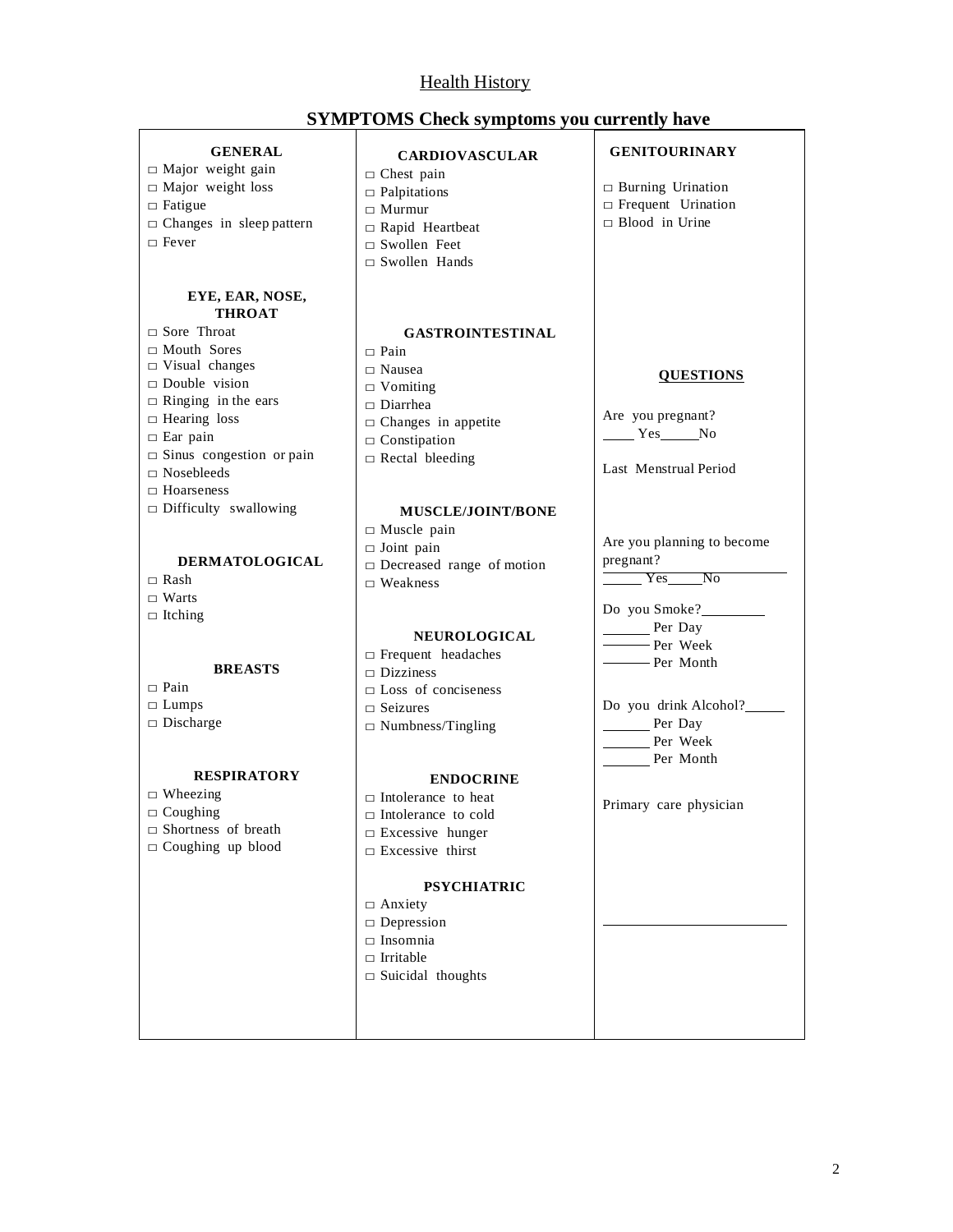#### **Personal History**

#### **Check conditions you have or have had in the past**

| $\Box$ AIDS               | $\Box$ Cancer              | $\Box$ HIV Positive       | $\Box$ Suicide Attempt      |
|---------------------------|----------------------------|---------------------------|-----------------------------|
| $\Box$ Alcoholism         | $\Box$ Cataracts           | $\Box$ Kidney Disease     | $\Box$ Thyroid Problems     |
| $\Box$ Anemia             | $\Box$ Chemical dependency | $\Box$ Liver Disease      | $\Box$ Tuberculosis         |
| $\Box$ Anorexia           | $\Box$ Diabetes            | $\Box$ Migraine Headaches | $\Box$ Ulcers               |
| $\Box$ Appendicitis       | $\Box$ Emphysema           | $\Box$ Miscarriage        | $\Box$ Sexually transmitted |
| $\Box$ Arthritis          | $\Box$ Epilepsy            | $\Box$ Mononucleosis      | Disease                     |
| $\Box$ Asthma             | $\Box$ Glaucoma            | $\Box$ Multiple Sclerosis | Type_                       |
| $\Box$ Bleeding Disorders | $\Box$ Goiter              | $\Box$ Pacemaker          |                             |
| $\Box$ Breast Lump        | $\Box$ Heart Disease       | $\Box$ Pneumonia          | $\Box$ Other (please list)  |
| $\Box$ Bronchitis         | $\Box$ Hepatitis           | $\Box$ Psychiatric Care   |                             |
| $\Box$ Bulimia            | $\Box$ High Cholesterol    | $\Box$ Stroke             |                             |
|                           |                            |                           |                             |
|                           |                            |                           |                             |

## **Surgery History**

| <b>Surgery</b> | Year | <b>Reason</b> | Hospital |
|----------------|------|---------------|----------|
|                |      |               |          |
|                |      |               |          |
|                |      |               |          |
|                |      |               |          |
|                |      |               |          |
|                |      |               |          |
|                |      |               |          |

## **Family History**

#### **Check conditions that your immediate family (Grandparents, Parents, or Siblings) may have or have had**

| $\Box$ Diabetes      | $\Box$ Mental Illness  | $\Box$ Bleeding tendency    | $\Box$ High blood Pressure |
|----------------------|------------------------|-----------------------------|----------------------------|
| $\Box$ Heart Disease | $\Box$ Stroke          | $\Box$ Kidney Disease       | $\Box$ Other               |
| $\Box$ Cancer*       | $\Box$ Type of Cancer* | $\Box$ Type of Cancer Cont' | $\Box$ Other               |
| $\Box$ Cancer*       | $\Box$ Type of Cancer* | $\Box$ Type of Cancer Cont' |                            |